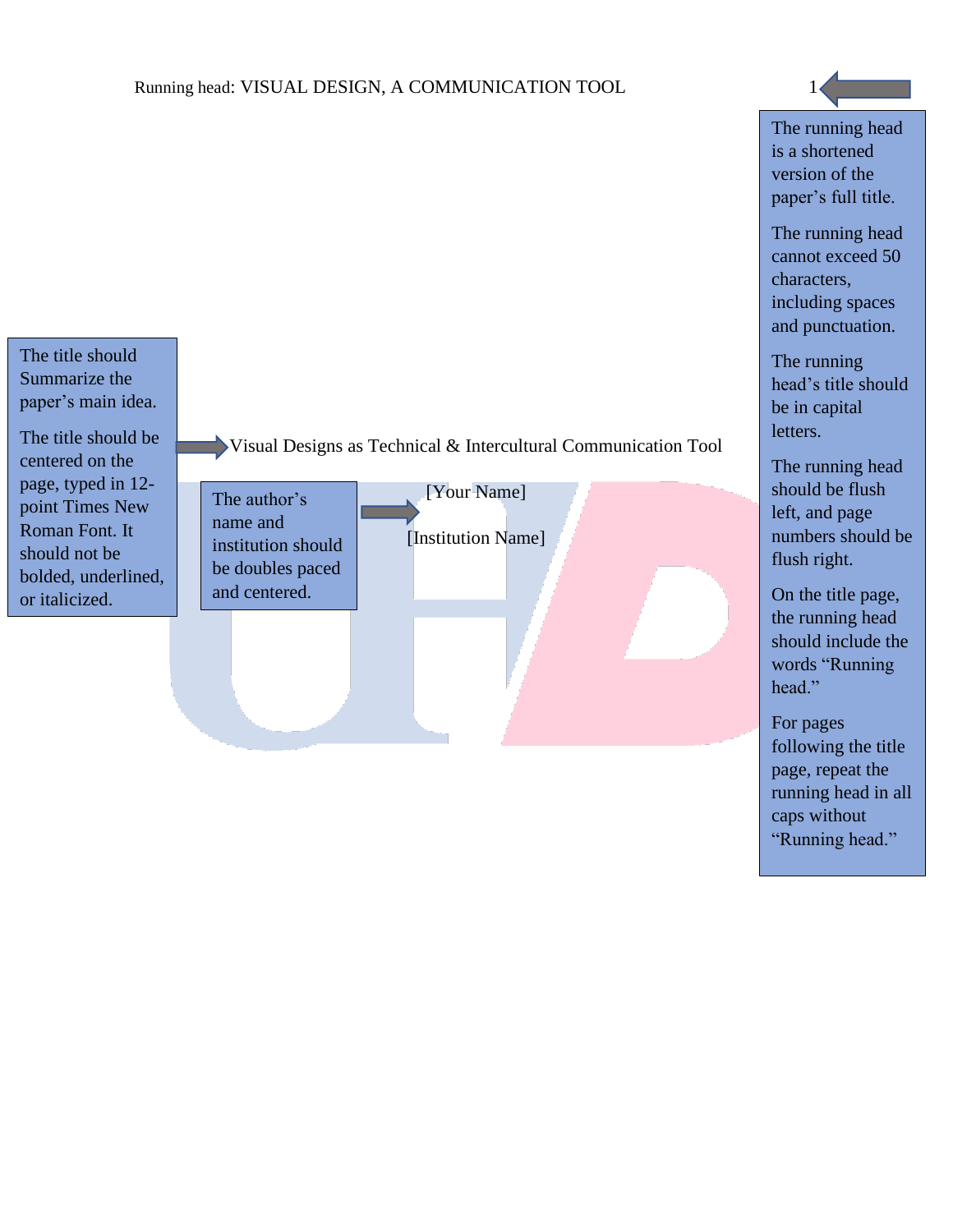## **Abstract**

Visual design is in a long-standing relationship with technical and intercultural communication for the benefit of humanity since before the14th century (O'Hara 2001). The interconnectedness shared by text and images serves as the conduit by which we all can come together on a common ground to communicate. The visual design creates an inclusive opportunity to serve cultures globally which allow peoples of varying languages to comprehend and communicate efficiently. When individuals have access and the chance to communicate, our world benefits because lives can change for the better, inventions come to fruition, and families are created. My literary review will discuss and critique various works from scholars who are committed to researching the link between visual design, technical, and intercultural communication and its importance for students, pedagogy, and diverse communities worldwide.

**Keywords**: Intercultural communication, visual design, diversity, globalization, technical communication, students, writing, rhetoric, language, and pedagogy.

> The abstract is a brief summary of the paper, allowing readers to quickly review the main points and purpose of the paper.

> The abstract should be between 150-250 words. Abbreviations and acronyms used in the paper should be defined in the

abstract.

The word "Abstract" should be centered and typed in 12 point Times New Roman.

Do not indent the first line of the abstract paragraph. All other paragraphs in the paper should be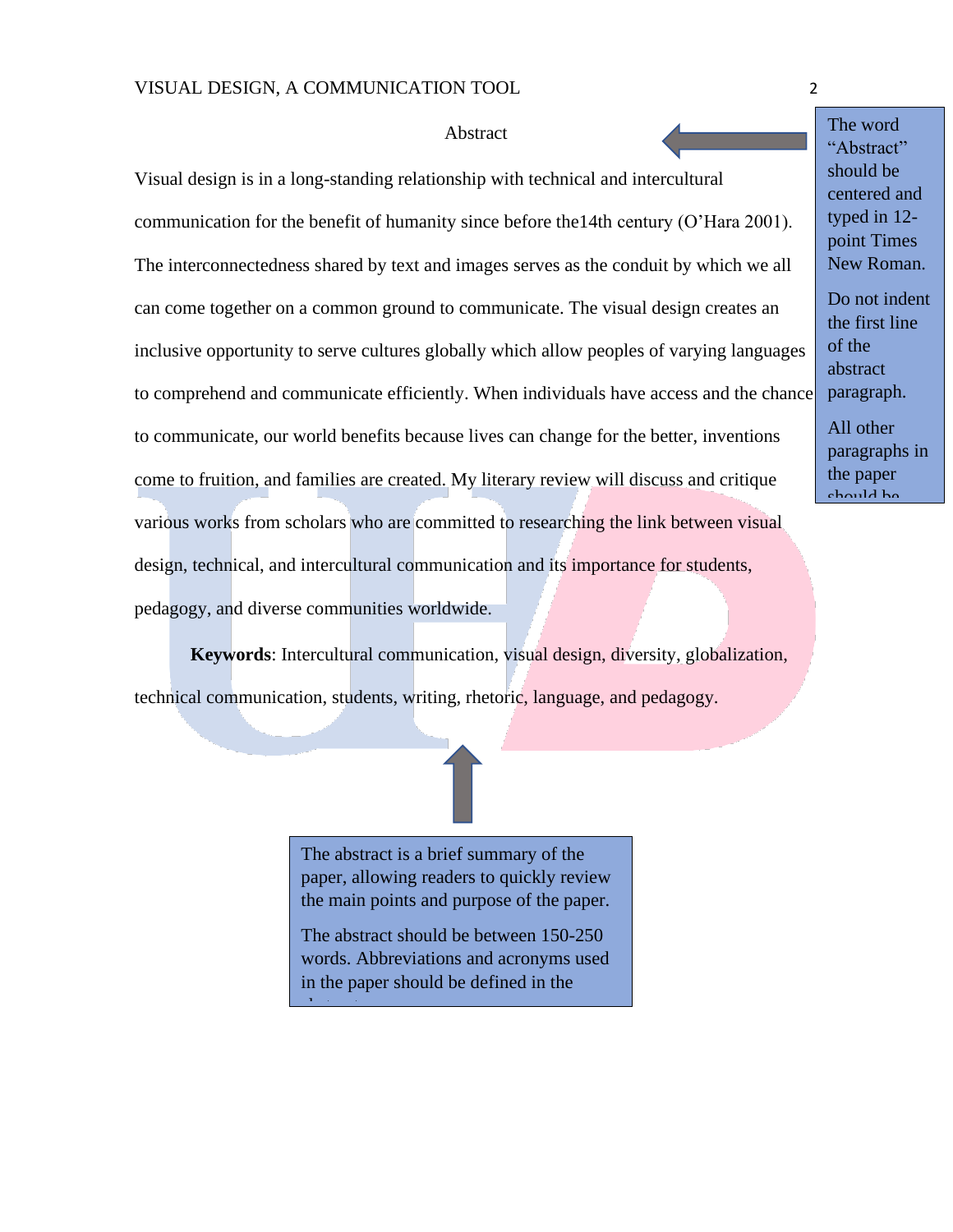## Introduction

The introduction presents the problem that the paper addresses.

If an article has three to five authors, write out all of the authors' names the first time they appear. Then use the first author's last name followed by "et al."

See resources here: [http://writing](http://writingcenter.bridgepointeducation.com/apa-style-elements) [center.bridge](http://writingcenter.bridgepointeducation.com/apa-style-elements) [pointeducatio](http://writingcenter.bridgepointeducation.com/apa-style-elements) [n.com/apa](http://writingcenter.bridgepointeducation.com/apa-style-elements)[style](http://writingcenter.bridgepointeducation.com/apa-style-elements)[elements](http://writingcenter.bridgepointeducation.com/apa-style-elements)

Humanity's desire to come together and share information was the impetus for the expansion of technical communication. As people evolved and moved out of their respective areas, it became necessary to be able to converse with diverse cultures for many reasons such as for provisions, commerce, religion, politics, and to establish personal relationships. During the developmental stages of technical communication, people of differing ethnicities, languages, and cultures needed to be able to communicate efficiently.

Diverse languages, dialects, and pidgins are so important because they are the key means to have dialog amongst various peoples. A miscommunication could result in a person becoming offended, which leads to negative responses. Intercultural technical communication and visual design are related and just as important today as they were when Aristotle lived.

In my paper, I will discuss several scholars' works that show a connection between visual design and intercultural communication. Also, why these writers say that, from a global perspective, this association is essential for the continued success of the technical communication discipline. Also, I will offer my critique by comparing the writers' perspectives along with my opinion and questions for further study. Each review will begin

The introduction wraps up with a clear purpose.

with an appropriate visual design element that I acquired or created which will serve as a

segue into the upcoming discussion.

APA requires you to include the publication year because APA users are concerned with the date of the article (the more current the better).

In-text citations that are direct quotes should include the author's/authors' name/s, the publication year, and page number/s. If you are paraphrasing a source, APA encourages you to include page numbers: (Smith, 2009, p.76).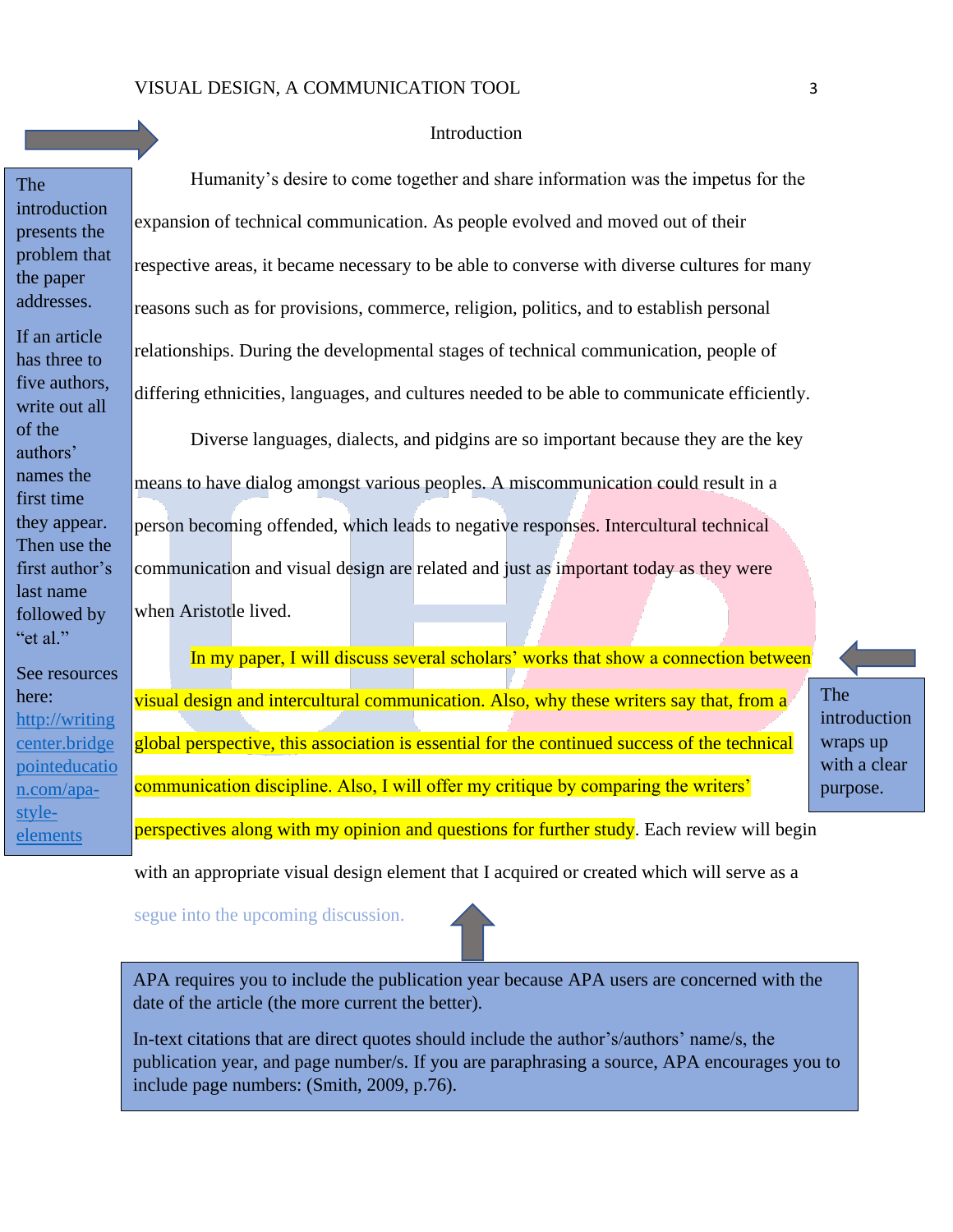## Visual Design, a Communication Tool

Visual design, Intercultural and technical communication are related in that their early stages were created at approximately the same time. O'Hara (2001) informs his readers that during the twelfth century the first software documentation writer, Muhammad ibn Musa Al' Khowarizimi, a Tashkent cleric, created the first detailed writing process to be followed so the reader could achieve a goal; this same technique is used in nearly all computer programming languages today. The cleric published a book and called the process an "algorithm" (pp. 500).

O'Hara's research led him to early writing artifacts from the Aztecs, Chinese, Egyptians, and Babylonians. These writings showed images as a means of written communication. Between the 14th to the 17th centuries, various disciplines came out of these writings such as science, religion, medicine, mechanical and graphic arts, and literature. More developments brought about the social infrastructure that we enjoy today for example, language, travel, trade, and public buildings, roads, and water systems (pp. 500). **Figures 1 and 2** are examples of the early writings that manifested into the visual/graphic design and intercultural and technical communication.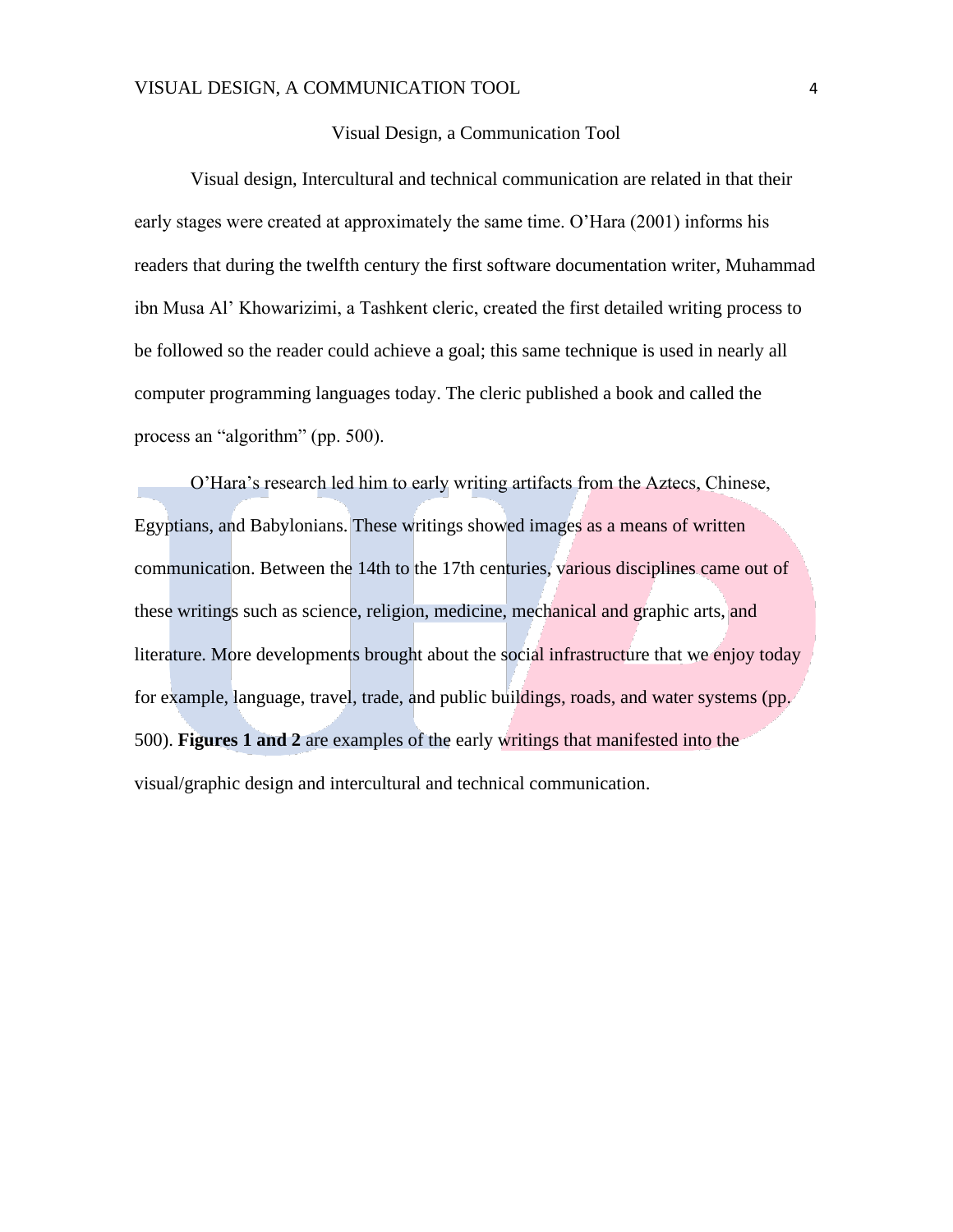

Fig 1: Retrieved from<https://pixabay.com/en/egypt-tomb-deir-el-medina-3323819/>





visual artistic works should be cited as any other type of work

Artist Last Name, First Initial. Second Initial. (Year). Title of the artwork*.* Retrieved from URL.

You still need to cite the image even if you are missing much of the information.

Do not cite the search engine used (e.g. Google) to find the

Fig 2: Retrieved from <https://pixabay.com/en/sculpture-pharaoh-hieroglyph-3326208/>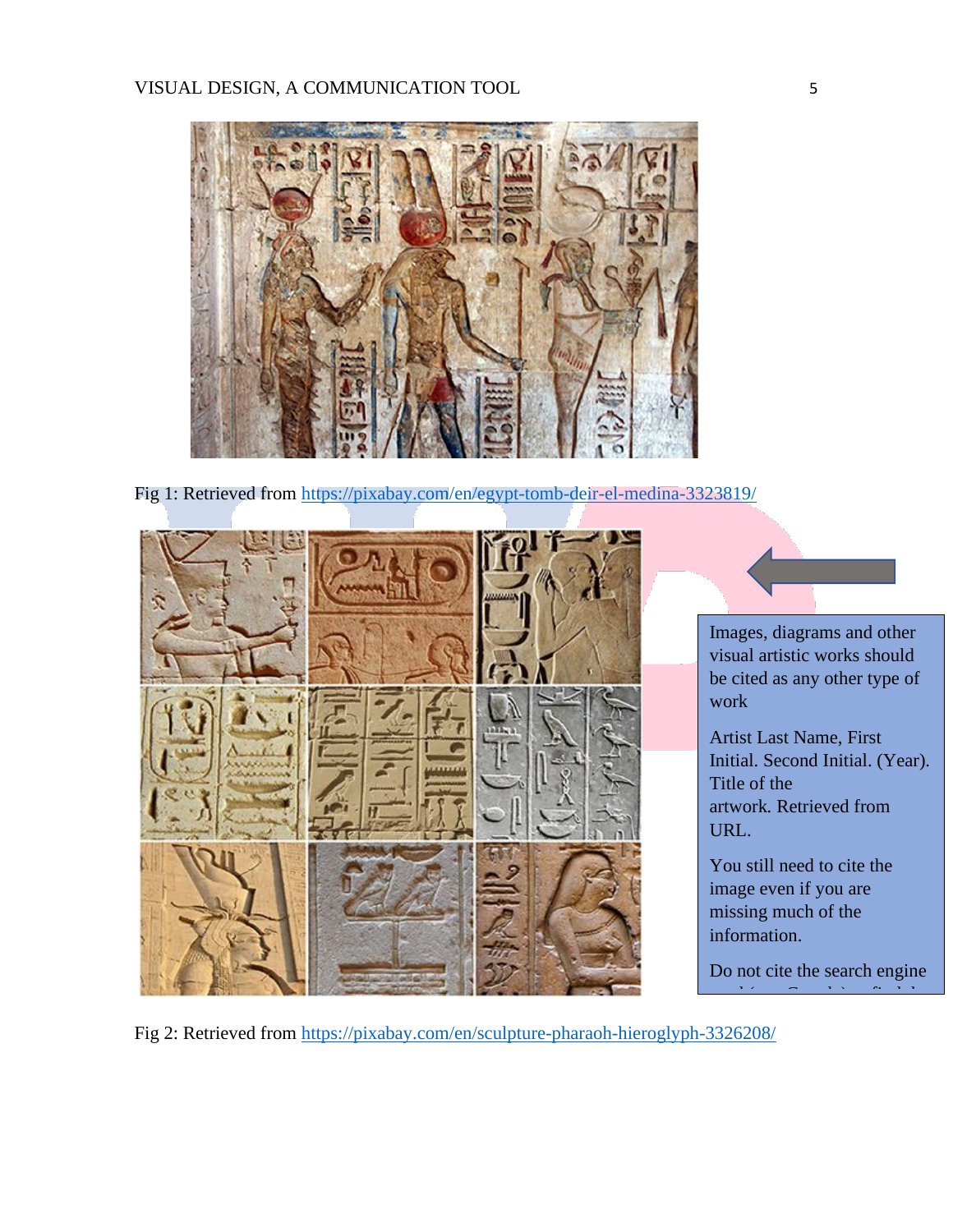O'Hara's piece contrasts with the others in my review in that it is dated. However, it compares in that the information therein is timeless because it is historical. And, in his research, he gives a breakdown of the kinds of jobs that declined between 1994 and 2005 because of the kinds of software that is now available for non-technical communication and visual artist paraprofessionals. The sobering part is that jobs that were once highly specialized are now all but eliminated, such as typesetting and composing machine operators, which plummeted by -70.2 percent, and letterpress operators which dipped to - 70.5 percent, large-computer operators dropped by -35.3 percent and many others such as paste-up workers. Typists and word processors which dove by more than -30 percent each are virtually unheard of in today's job markets. The visual design and technical communication disciplines became the birthmother of invention which streamlined jobs and opened the door for intercultural communication to join the family. Allowing this enhancement to connect is an opportunity to expand research, devise inquiries, develop a concise definition, and foster global inclusiveness.

Everything has a beginning which is the commencement of its historical record. O'Hara's opus, although brief, elucidates for his readers how visual design, intercultural and technical communication came into being at approximately the same time. A key component in his work is the early and current research methods which were "standardized and adopted by science" (pp. 501) he outlined for his readers. The classic examination paradigm contains five steps; the revised version has four.

- 1. State the problem
- 2. Form a possible explanation or hypothesis
- 3. Observe, experiment, and record data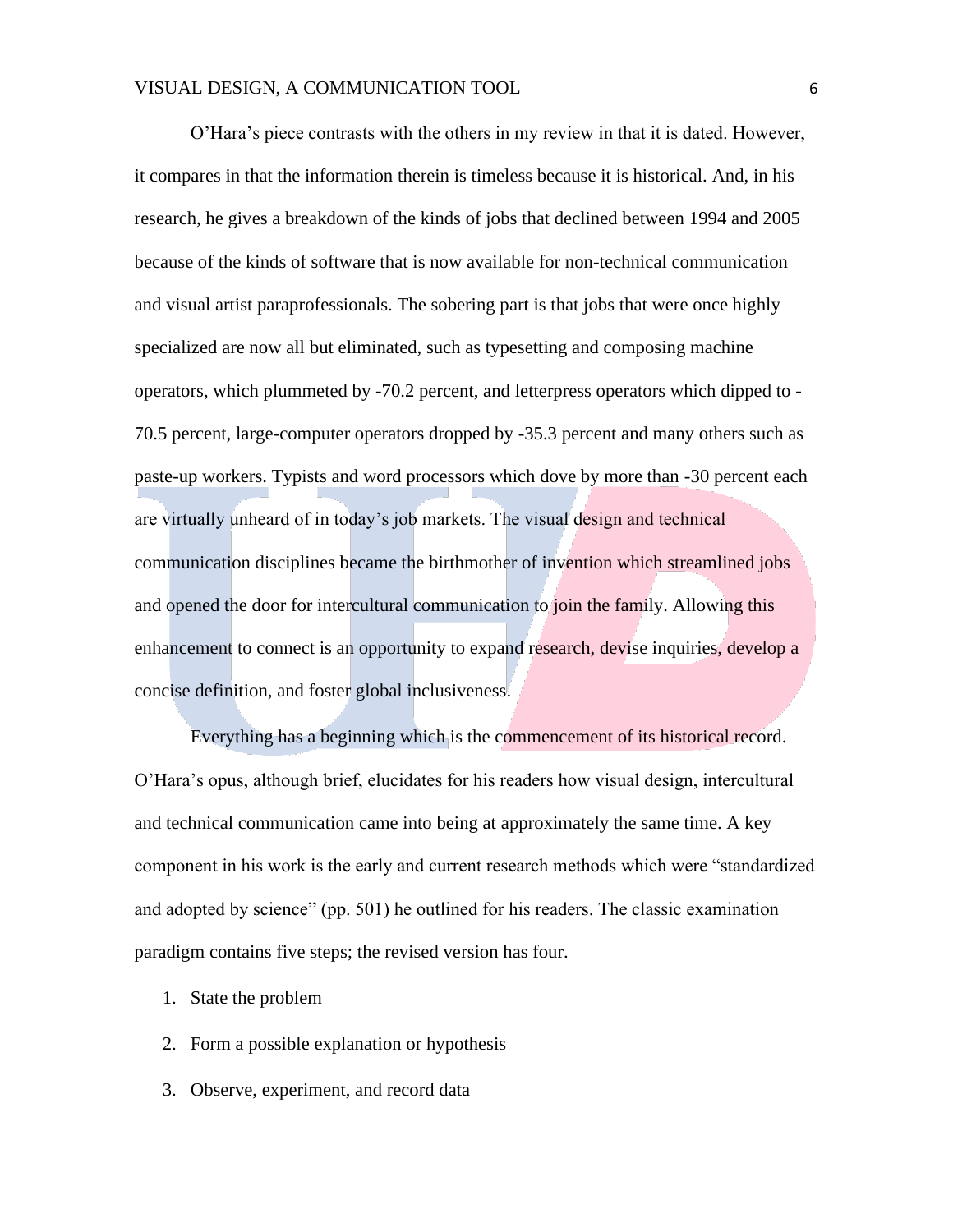- 4. Interpret the data
- 5. Draw conclusions

Updated formula:

- 1. State the problem
- 2. Describe the method
- 3. Display the results
- 4. Draw the conclusions

As I pored over these scholars' texts, I am reminded of two quotes from Dr. Martin Luther King Jr. "The function of education is to teach one to think critically. Intelligence plus character—that is the goal of true education." And,



**Figure 7** Source: <https://pixabay.com/en/non-violence-peace-transformation-1158317/>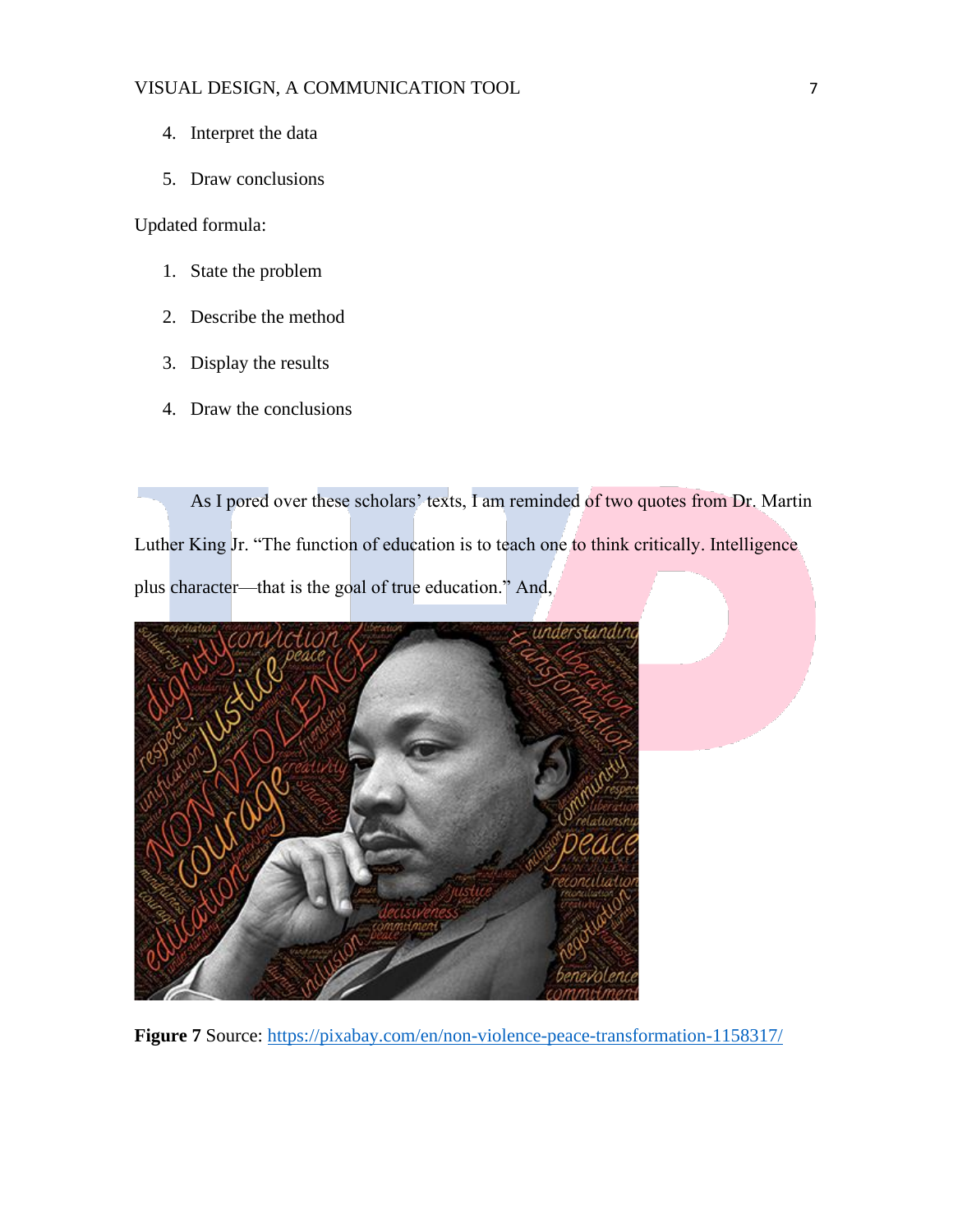"Faith is taking the first step even when you don't see the whole staircase." Herein lies the story of my life at this point. When I first read this quote, it was all I could do to fight back the tears. Hubbard's (2010) work took faith, courage, and creativity because it was a collaboration between American graduate and high school students and members of a small weaving Mexican community to come together to design, create, and paint a mural in the central market of pueblo that fostered inclusion, through visual design and intercultural communication.

Initially, the students were separated by time, space, culture, and language. Hubbard (2010), and several of her students traveled to Oaxaca, Mexico, one of the poorest Mexican states which have the highest population of indigenous people (np.). For this effort to take shape and be considered successful, both sides had to commit to compromising their ideas based on feedback from the other group. This study, which is a sharp contrast to the others in my review is that people, in this case, the Americans left their comfort zone to venture into someone else's territory. Moreover, they were armed with nothing more than faith, hope, design skills, ideas, and formal education.

Hubbard (2010) uses visual design as a communication vehicle to close cultural gaps and to build lasting bonds. The author believes that a visual arts curriculum is germane, and a necessary component to moving students toward competent and confident intercultural collaboratives. This effort is the most striking because the American students not only learned about the egregious social problems facing Oaxaca, Mexico but saw the harsh realities for themselves. And, they had an opportunity to work closely with non-English speaking designers, artists, and painters. It was as if Hubbard (2010) took King's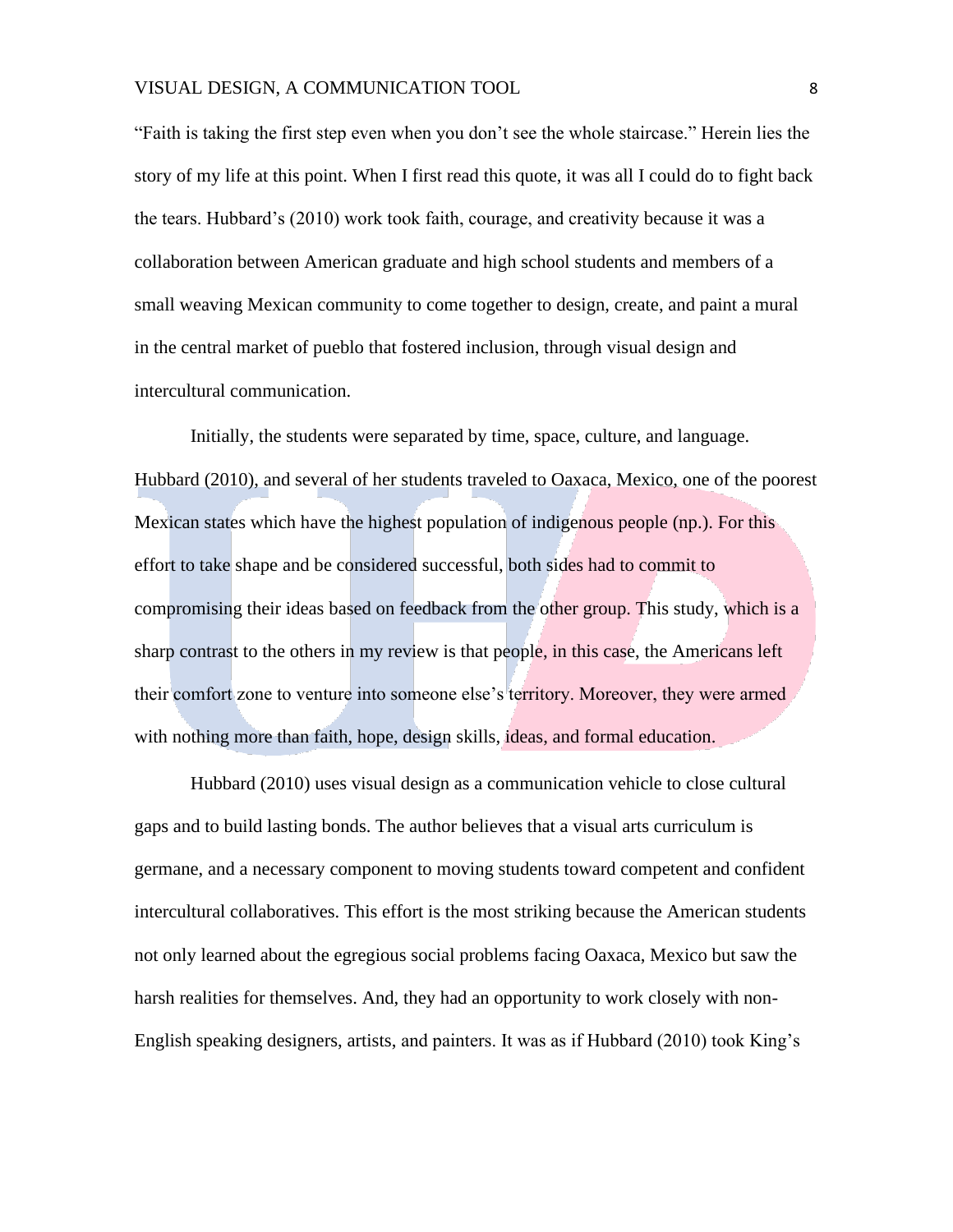inclusion message to heart and acted upon it in a way that King himself would have respected and honored.

Jones, N. (2016) shares the same passion for diversity that Hubbard (2010) does in that she challenges technical communicators to take a social justice approach to research and pedagogy with the same passion that King had during the Civil Rights Movement. Jones' N. (2016) opus points the finger of responsibility for diversity, inclusion, and social issues at technical communication scholars. She believes that intercultural communication should be a standard in our field, not an exception. She asks pertinent questions that give pause and cause scholars to ponder about what it is that we study and our stance on the lack of diversity in our field. "What must be done on a practical level? How do we move forward to legitimize our field further and empower our scholars but also value and legitimize other perspectives and experiences?" (Jones 2016, pp. 345). For scholars to answer these questions, Jones N. (2016) explains that: "our scholars must emphasize the humanistic perspective because it is directly related to the human experience...how individuals experience the world in which they live" (pp. 345). For Jones N. (2016), and the other scholars in my review, human understanding is a "core concern" for diversity, inclusion, and intercultural communication. Visual design is a component that brings meaning and understanding of messages. Hubbard (2010) used visuals to send a message of peace and hope to a poor Mexican community. Coleman and McTigue (2013) discussed using graphics as teaching tools for youngsters. O'Hara (2001) enlightened his readers on visual design's rich history, and how this communication form enhances economies worldwide.